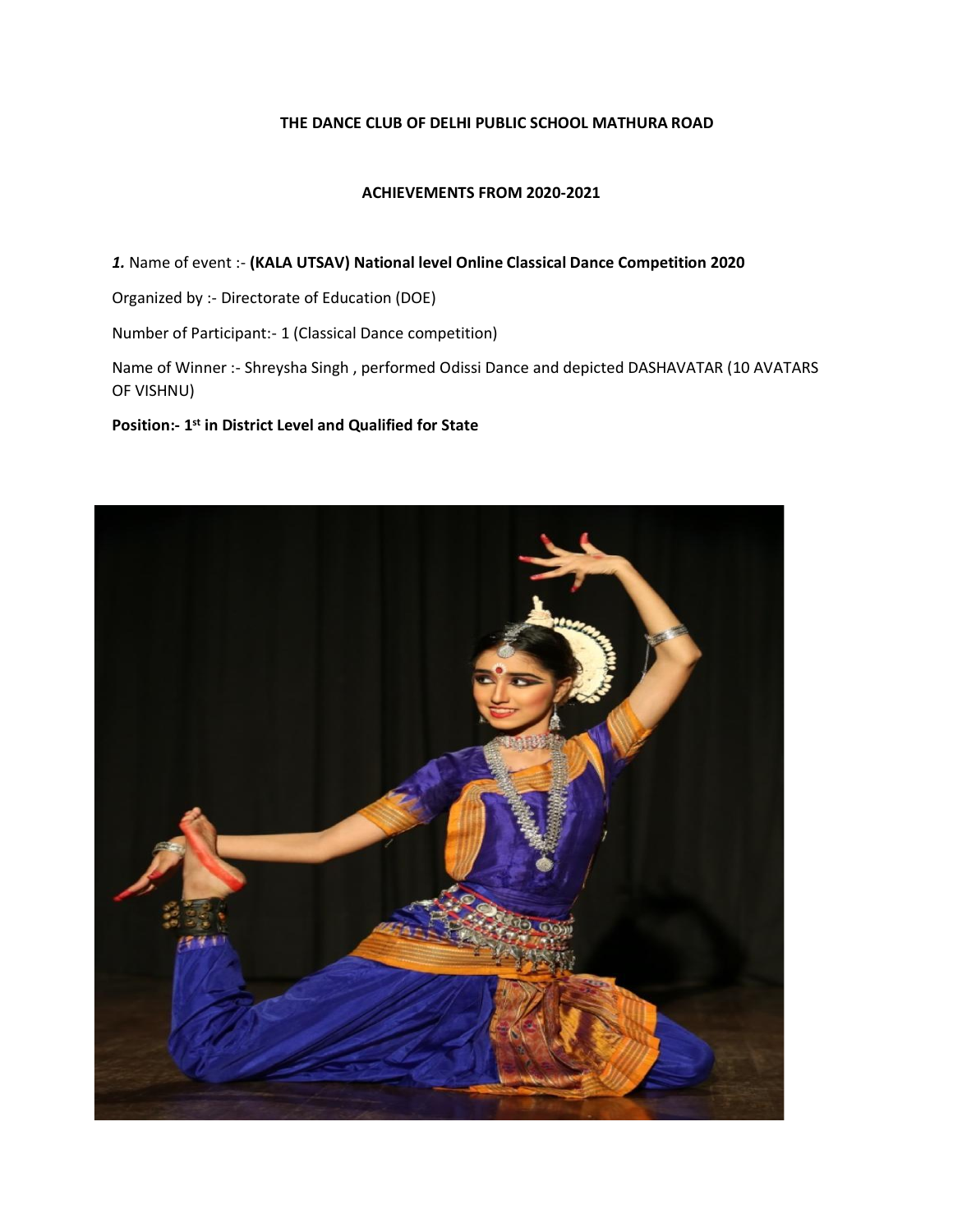*2.* Name of Event:- **27th edition of Perfect Health Mela 2020(THEME:- POSITIVITY)** Organized by :- KK. Aggarwal (Health care foundation of India) Number of Participant :- 1 (junior Classical Category) Name of the Winner :- Anulekha Roy Position:- 1st

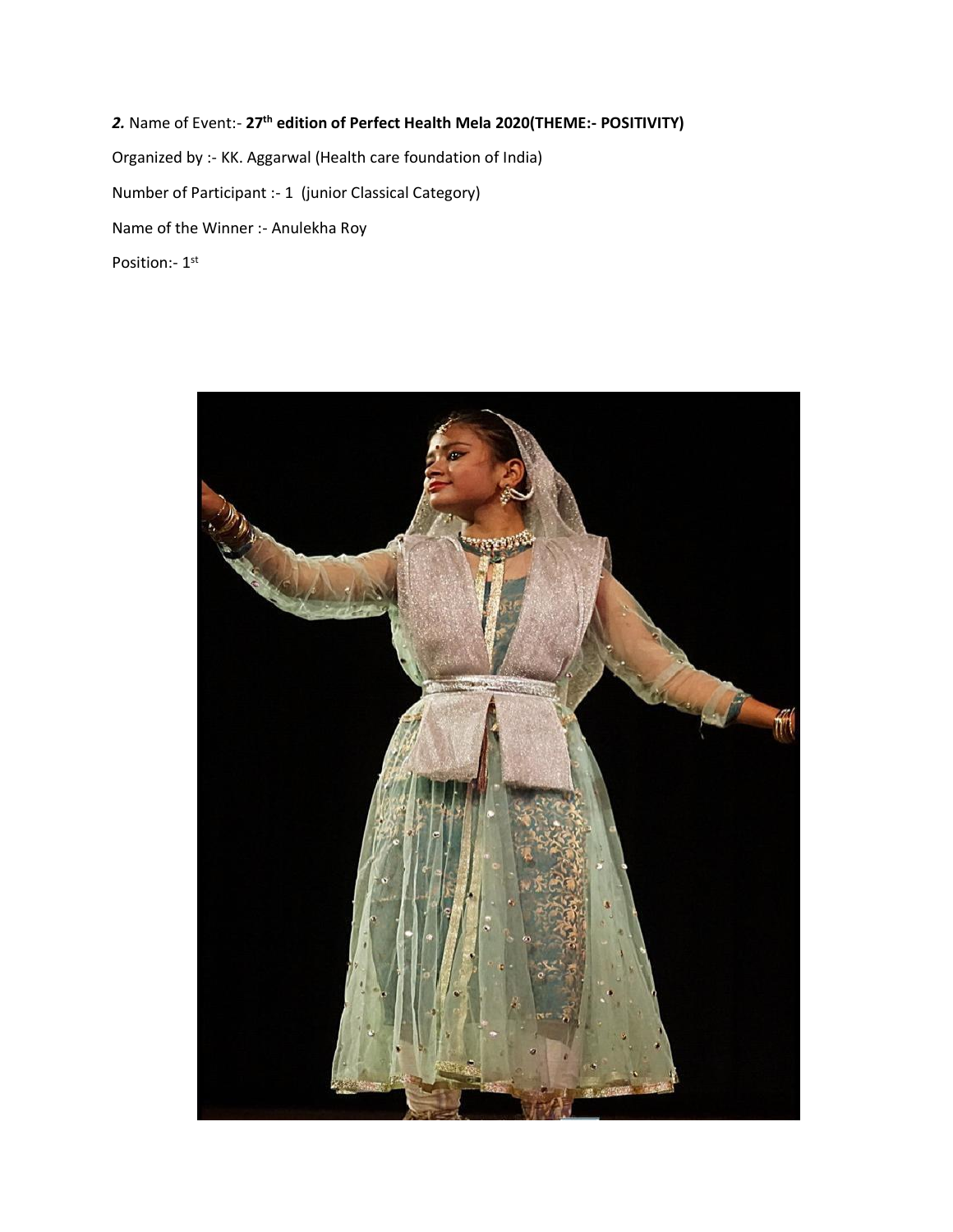Number of Participant:- 1 (Senior Classical Category) Name of Winner :- Meetha Santosh Position:- 1st

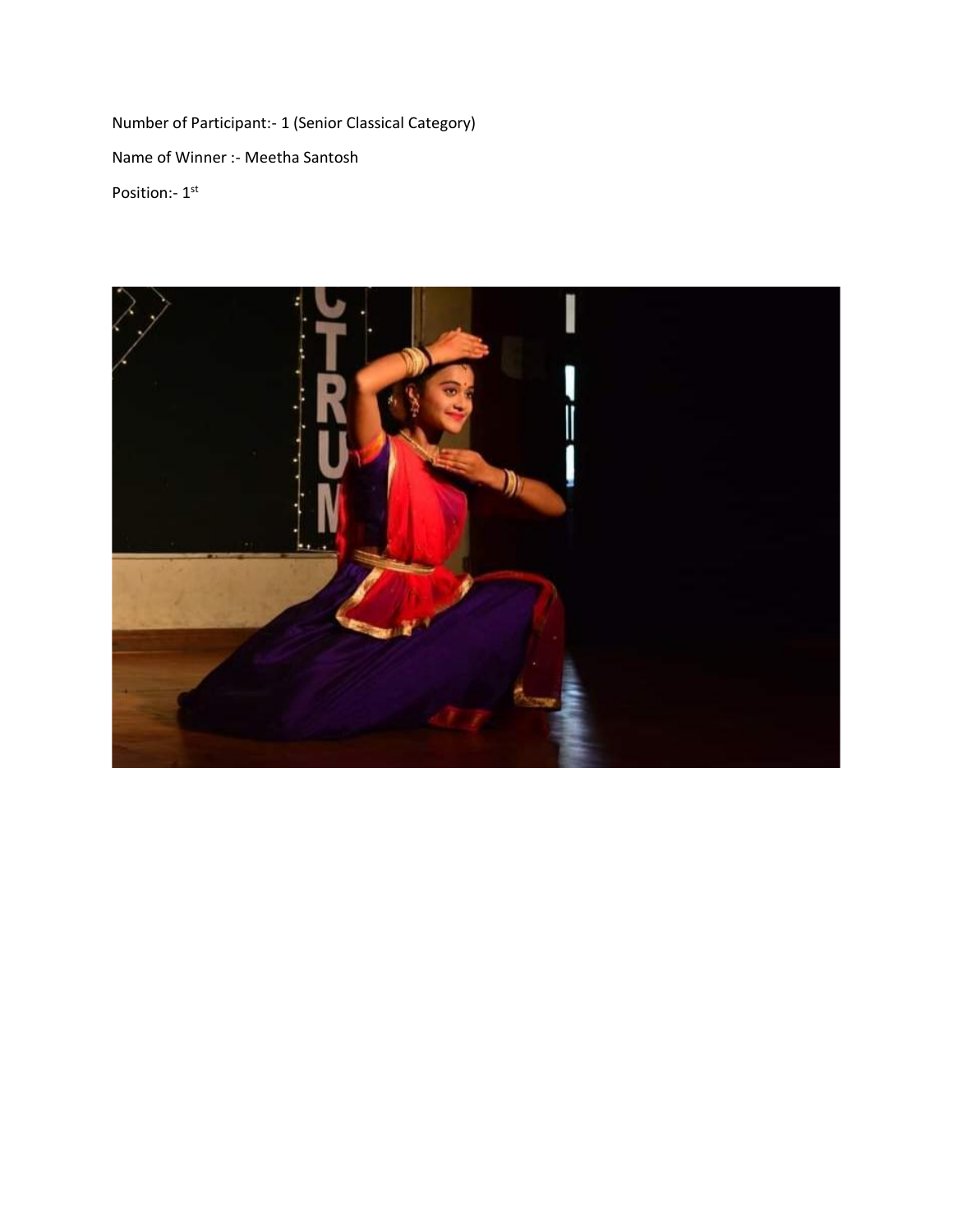Number of Participant:- 1 (Senior Classical Category) Name of Winner:- B.J Vaishnavi Krishna Position:- 2<sup>n</sup>

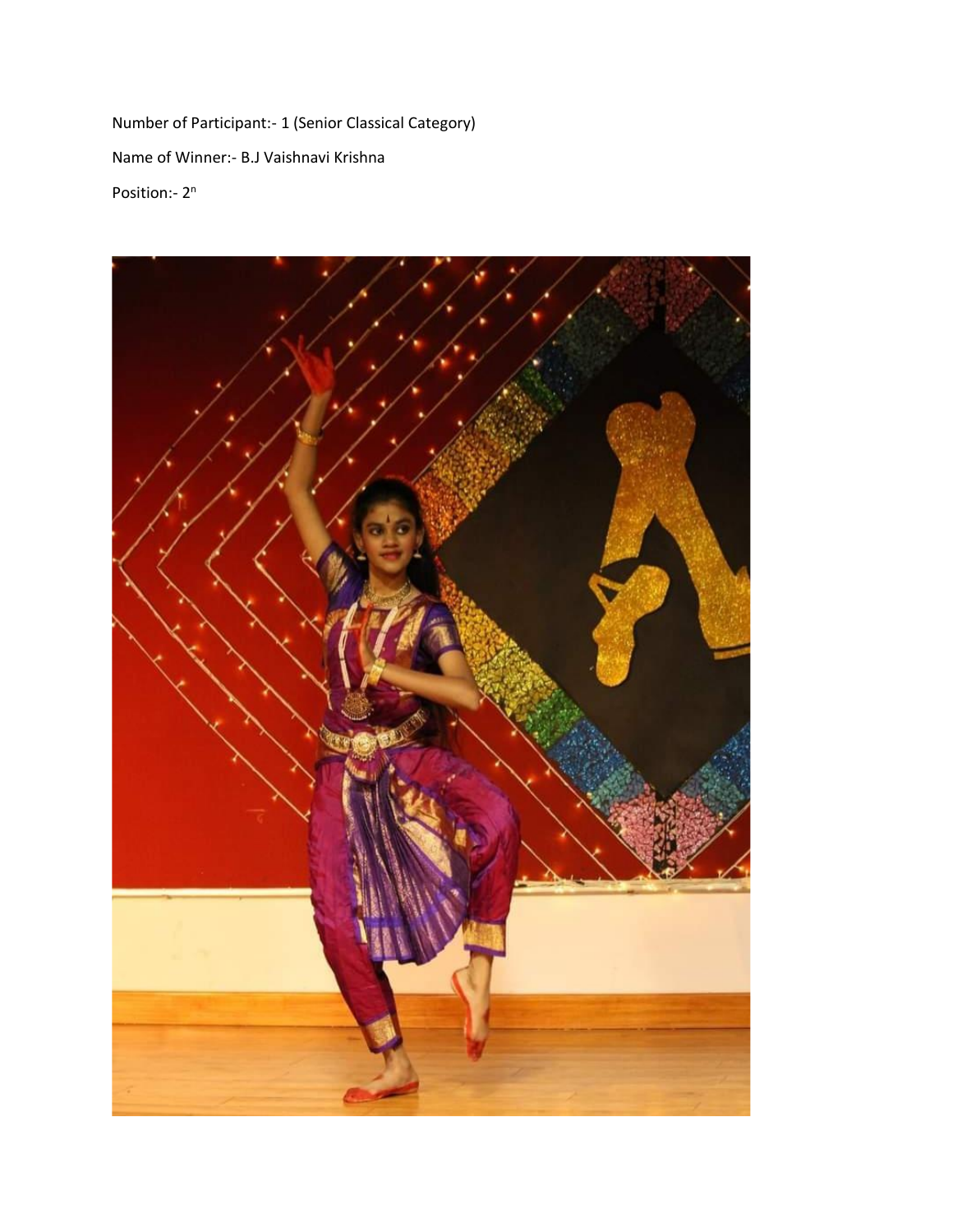Number of Participant:- 1 (Senior Western Category) Name of Winner :- Pari singh Panwar Position:- 1st

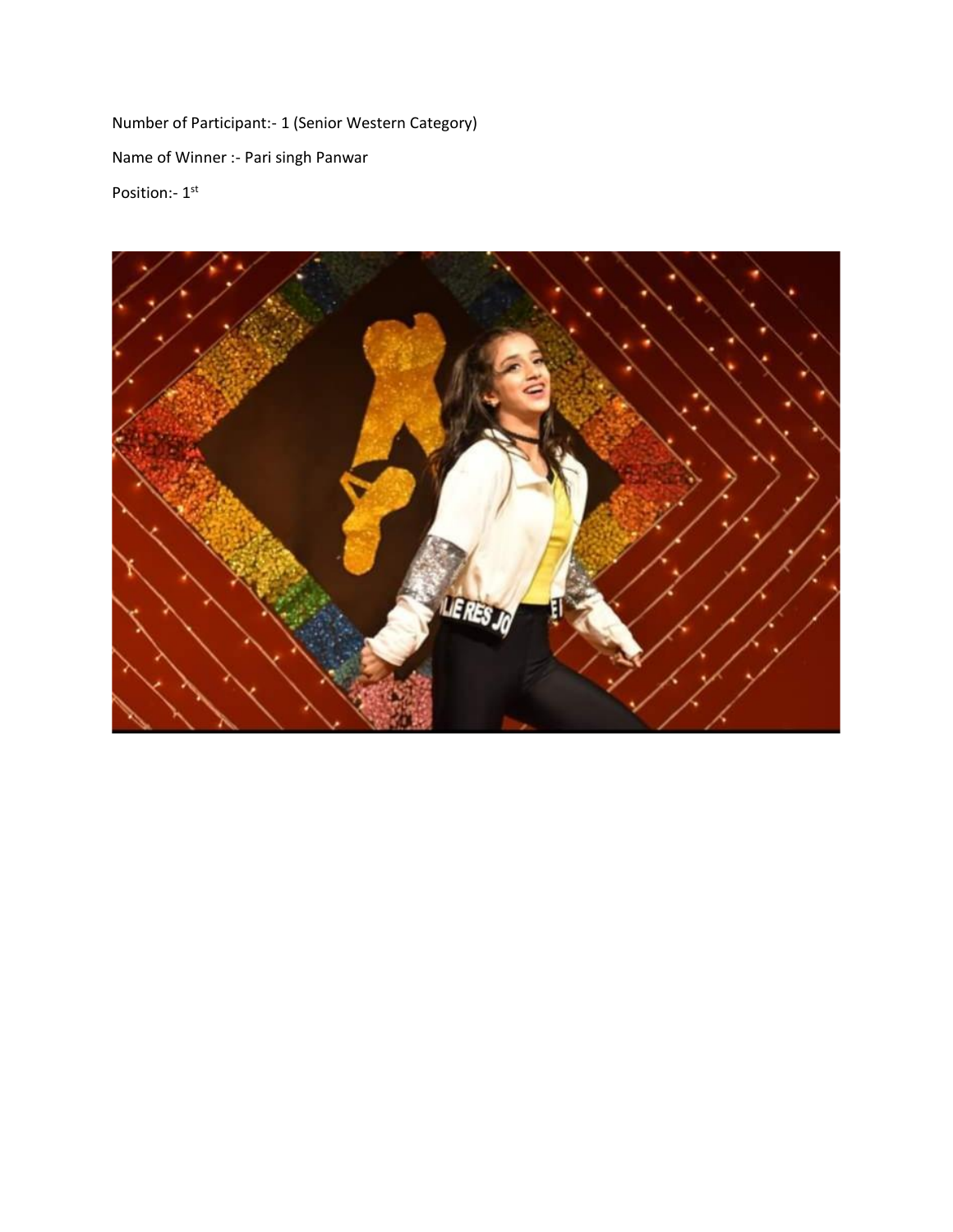Number of Participant:- 1 (Senior Western Category) Name of Winner:- Sahima Sachdeva Position:- 2<sup>nd</sup>

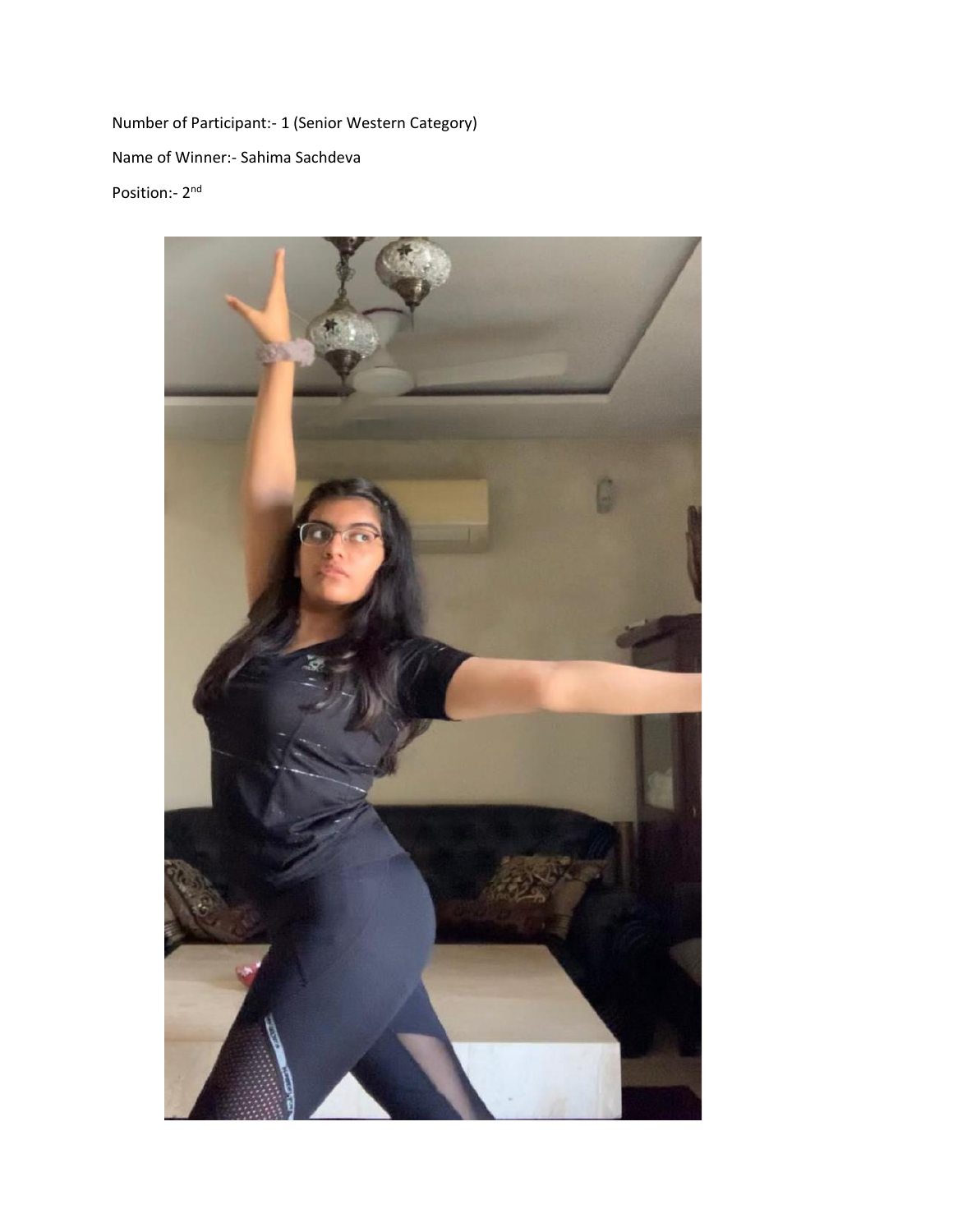*3* Name of Event:- **Sanskriti's 3rd edition of Interschool Online Competition 2020**

Organized by:- Sanskriti Public school Number of Participant:- 1 (Senior Classical Category) Name of Winner :- Meetha Santosh Position:- 1st

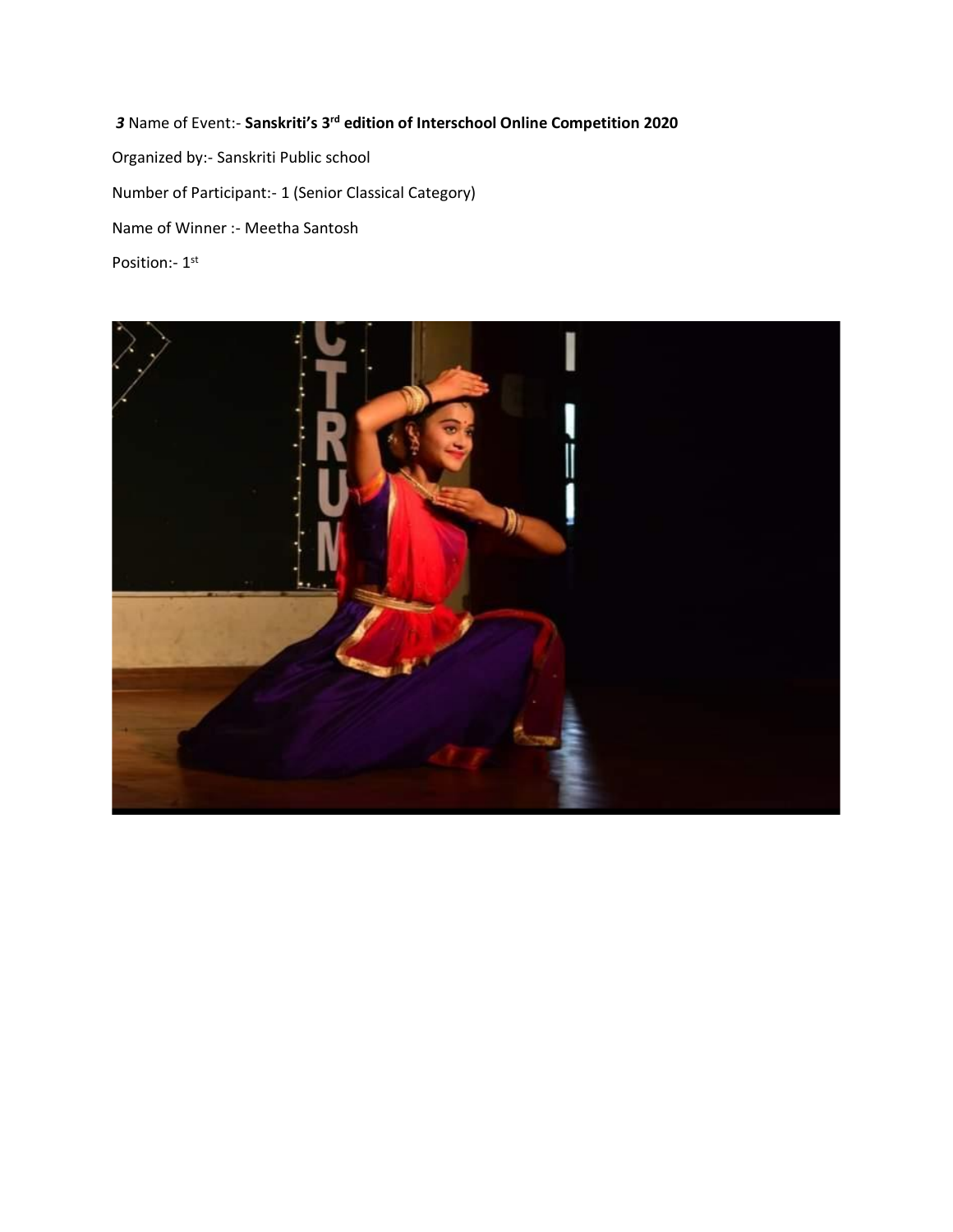### **ACHIEVEMENTS FROM 2021-2022**

# **1.CONGLOMERATE (AN INTER SCHOOL FEST 2021)**

 **Dancesation**

**Name of the event:- Category-A (DANCE BATTLE- CLASSICAL Vs WESTERN FORM)**

**Name of the school:-GD GOENKA PUBLIC SCHOOL** 

**No of participants:- 2**

**Name of the winners:- SHARAVYA SINGH -6 ,ANISHA CHINNAPANDI -7**

**Position:- 3 rd**